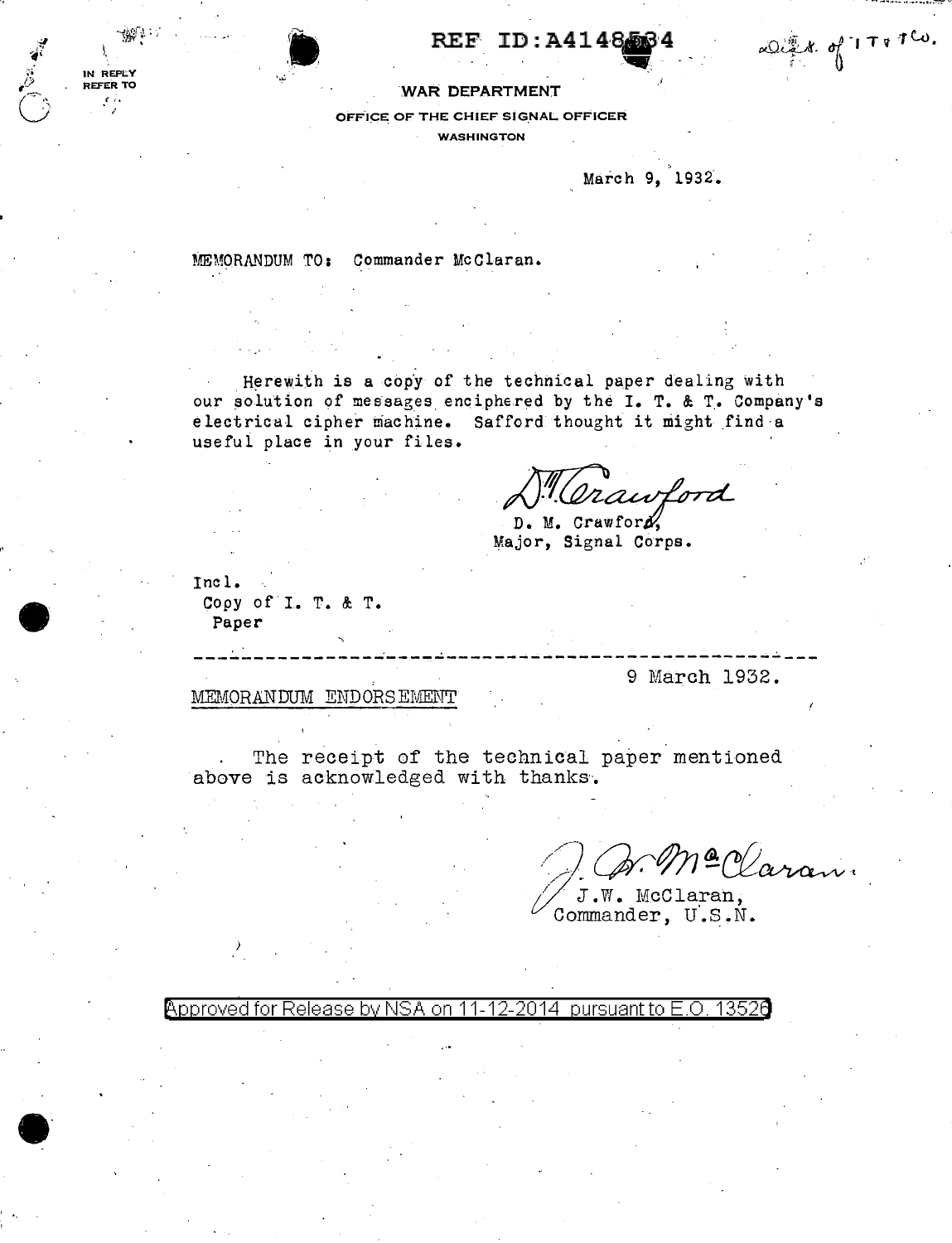## REF ID:A4148284 CO-OP

March 9, 1932.

MEMORANDUM TO: Commander McClaran.

Herewith is a copy of the technical paper dealing with our solution of messages enciphered by the I. T. & T. Company's electrical cipher machine. Safford thought it might find a useful place in your files.

> D. W. Crawford, Major, Signal Corps.

Incl. Copy of I. T. & T. Paper